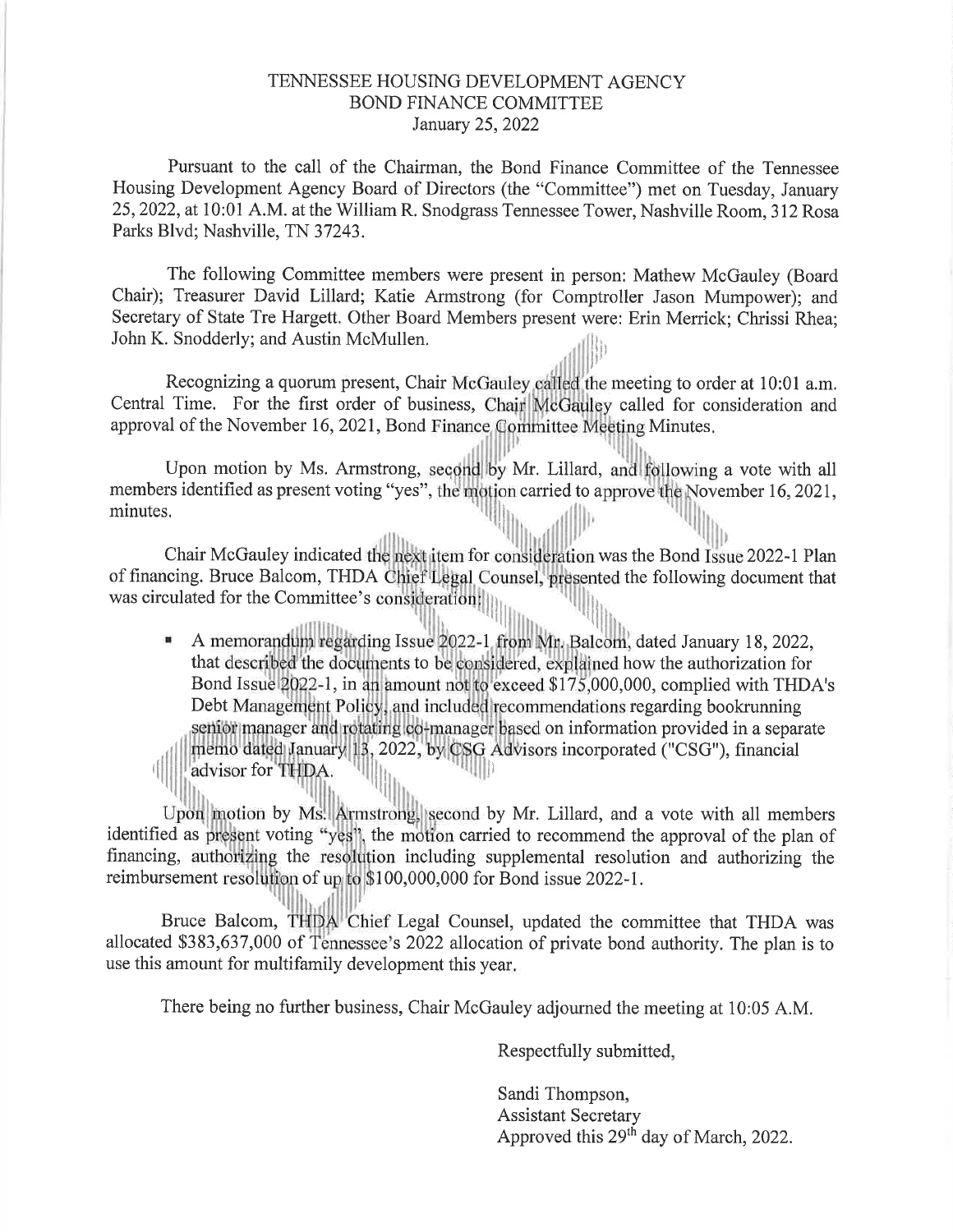## TENNESSEE HOUSING DEVEOPMENT AGENCY GRANTS COMMITTEE MEETING MINUTES January 25,2022

Pursuant to the call of the Chairman, the Grants Committee (the "Committee") of the Tennessee Housing Development Agency (THDA) Board of Directors (the "Board") met in regular session on Tuesday, January 25,2022, at 10:00 a.m. in the Nashville Room of William R. Snodgrass Tennessee Tower Building, Nashville, Tennessee. ii,

The following committee members were present in person: Secretary of State Tre Hargett, Katie Armstrong (for Comptroller Jason Mumpower), Matt McGauley and Austin McMullen ill (Chair). Those absent were: Rick Neal and Tennion Reed.

,

Recognizing a quorum present, Chair,McMullen called the Grants Committee meeting to order and asked for consideration of the November 16, 2021 meeting minutes. Upon motion by Mr. McMullen, second by Mr. Hargett, motion carried and the minutes were approved.

Chair McMullen recognized Cynthia Peraza, Director of Community Programs to present 2018 HOME grants in order to complete rehabilitation work on the homes of specific units approved by THDA staff: City of Covington, City of Henning, Lake County, City of Mason, City the 2018 HOME Grant Extension Requests. She referenced the 2018 HOME Extension Recommendation as outlined in the memo dated January 10, 2022 from herself and Don Watt, Chief Programs Officer, She noted staff is recommending a 6-month extension of the following of Tellico Plains, City of Trenton, and Wilson County. Grantees may not undertake rehabilitation work on any units that have not been approved by this extension by THDA staff. Additionally, staff recommends that Community Development Partners be prohibited from administering any grants (for localities in the application to THDA) for HOME funds during the 2022 HOME Urban/Rural application round. By offer of a motion by Mr. McMullen, second by Mr. Hargett, iir, motion carried. I lh

With no further business, the meeting was adjourned at 10:09 a.m. the<br>|

t' ,fl

itrilliti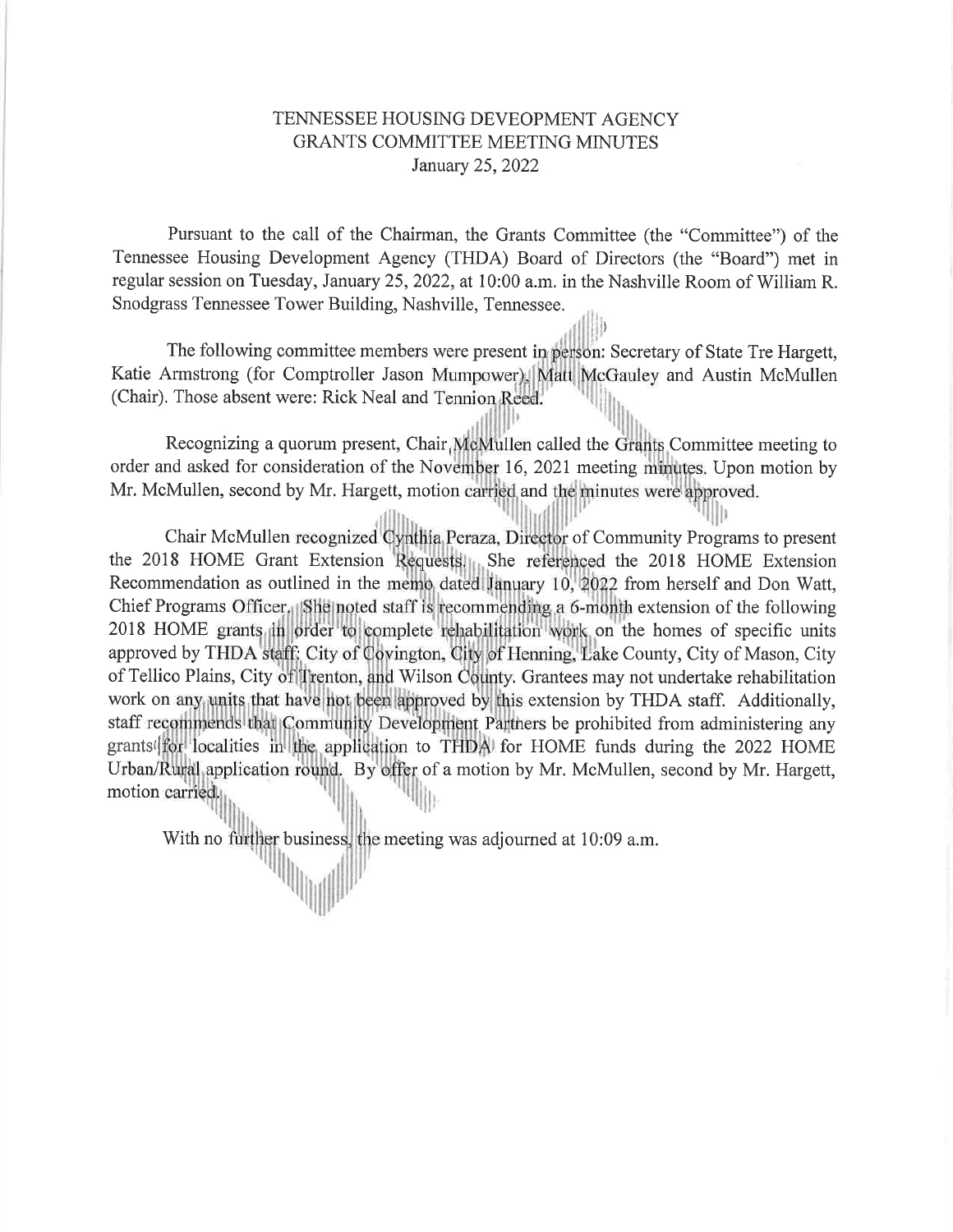## TENNESSEE HOUSING DEVELOPMENT AGENCY LENDING COMMITTEE MEETING MINUTES January 25,2022

Pursuant to the call of the Chairman, the Lending Committee (the "Committee") of the Tennessee Housing Development Agency ("THDA") Board of Directors (the "Board") met in regular session on Tuesday, January 25,2022, at 10:10 a.m., in the Nashville room ofthe William R. Snodgrass Tennessee Tower Building.

The following Committee members were present: Chrissi Rhea (Chair), Erin Merrick, and Mathew McGauley (Board Chair). Also, other Board Members present were: John Snodderly, Austin McMullen, Katie Armstrong (for Comptroller Mumpower), Kevin Bradley (for Treasurer Lillard), and Secretary Tre Hargett. ir

 $\mathbf{I}$ lli

Chair Rhea called the Committee meeting to order and Lindsay Hall, THDA Single Family Chief Operations Officer (COO), presented on the Housing Cost Index for 2022 as outlined in the 2022 to 31.44 percent, which is an increase from the previous year's index of 28.30 percent. memo from Dr. Hulya Arik and Dr. Dharthri Chunduru dated January 20, 2022. Ms. Hall explained the materials in the package and the calculations that led to an increase in the housing cost index for

Chair Rhea called for consideration of the minutes from the July 27, 2021. A joint motion by Chair Rhea, with a second by Ms. Merrick, and with all Committee members identified as present voting yes, to approve the previous meeting minutes and the Housing Cost Index for 2022, were approved by Chair Rhea, with a second by Ms. Merrick, and with all Committee members identified as present voting yes, THDA's request to approve the July 27, 2021 minutes and the Housing Cost Index for 2022 was approved llllll

Chair Rhea called on Lindsay Hall, THDA Single Family COO, to discuss her memo dated January 10 2022, to give an update on the Tennessee Homeowner Assistance Fund (HAF). On January 4, 2022, US Department of Treasury provided approval of THDA's HAF program plan called TNHAF. This approval allows THDA to open the program to all homeowners in Tennessee suffering from a COVID related hardship. On January 20, 2022 TNHAF program started accepting applications statewide with a robust start. As of January 25, 2022, 2,558 Tennesseans had registered for the program. expenses. Tennessee's allocation was \$168,239,035. As this was an update item, no motion was required. The HAF funds were made available to mitigate financial hardships associated with the coronavirus pandemic to assist in preventing mortgage delinquencies, foreclosures, defaults and other related , Ì lll

Lindsay Hall, THDA Single Family Programs COO, then spoke before the Committee on the THDA Mortgage Process. This presentation went over THDA's role in the mortgage process. Ms. Hall shared that THDA received Ginnie Mae approval and is in the test rounds but anticipate that by third quarter THDA will be awarded full standings with Ginnie Mae. With the Ginnie Mae fully implemented the future goals and objectives for THDA are to utilize volume cap funds towards multifamily and keep being able to fund single-family deals.

There being no questions and no further business, Chair Rhea adjourned the meeting at 10:28 a.m.

Respectfully submitted,

Ralph M. Perrey Executive Director Approved the  $29<sup>th</sup>$  day of March 2022.